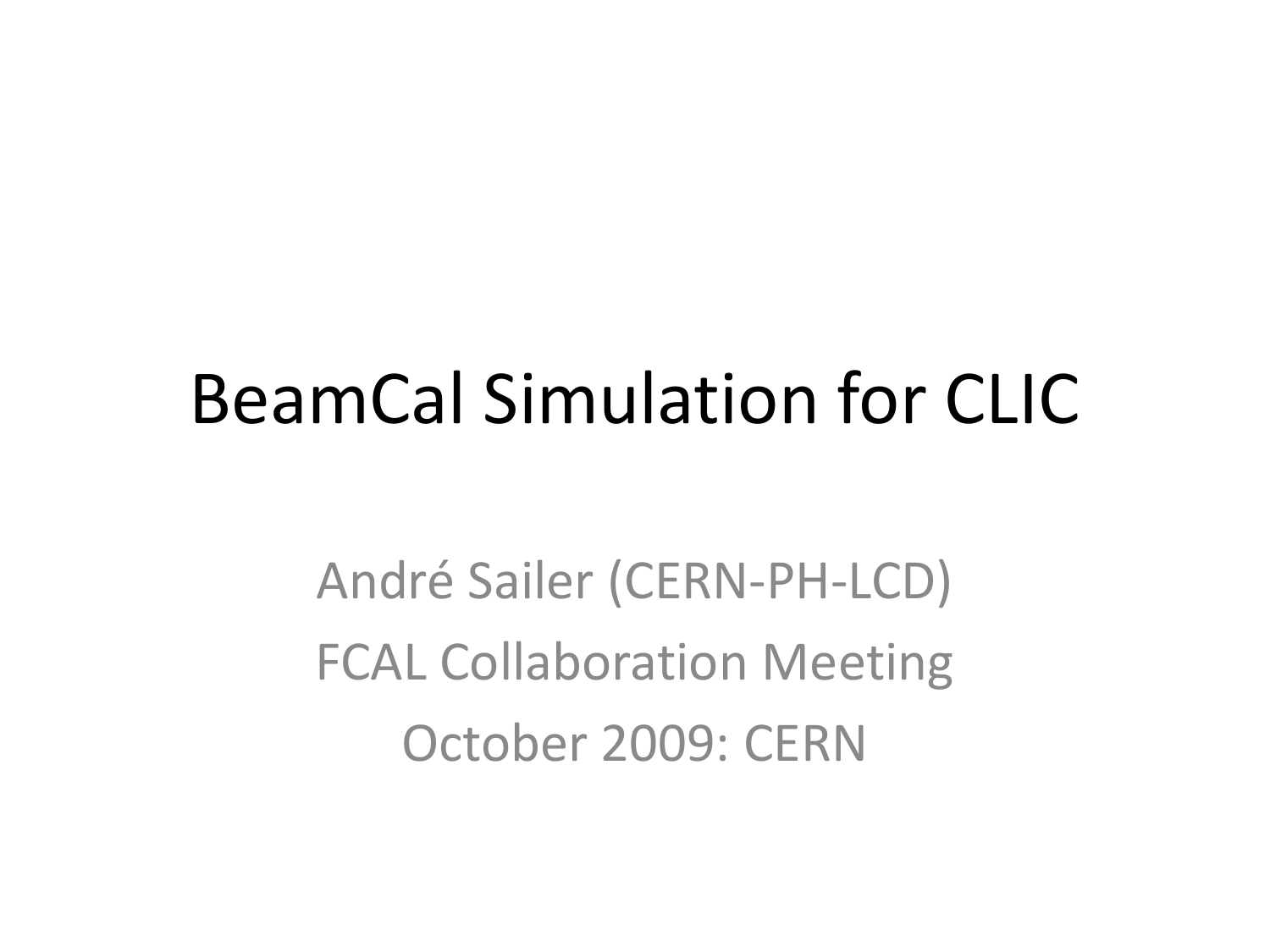### Detector Model

- Using Mokka with CLIC01 ILD(fwp04)
- 20 mrad crossing angle
- LumiCal at 2.5 m from IP
- BeamCal at 3.2 m Lumical
- QD0 at 3.5 m
- 4 T Solenoid Field
- No Anti-DiD
- QGSP\_BERT\_HP

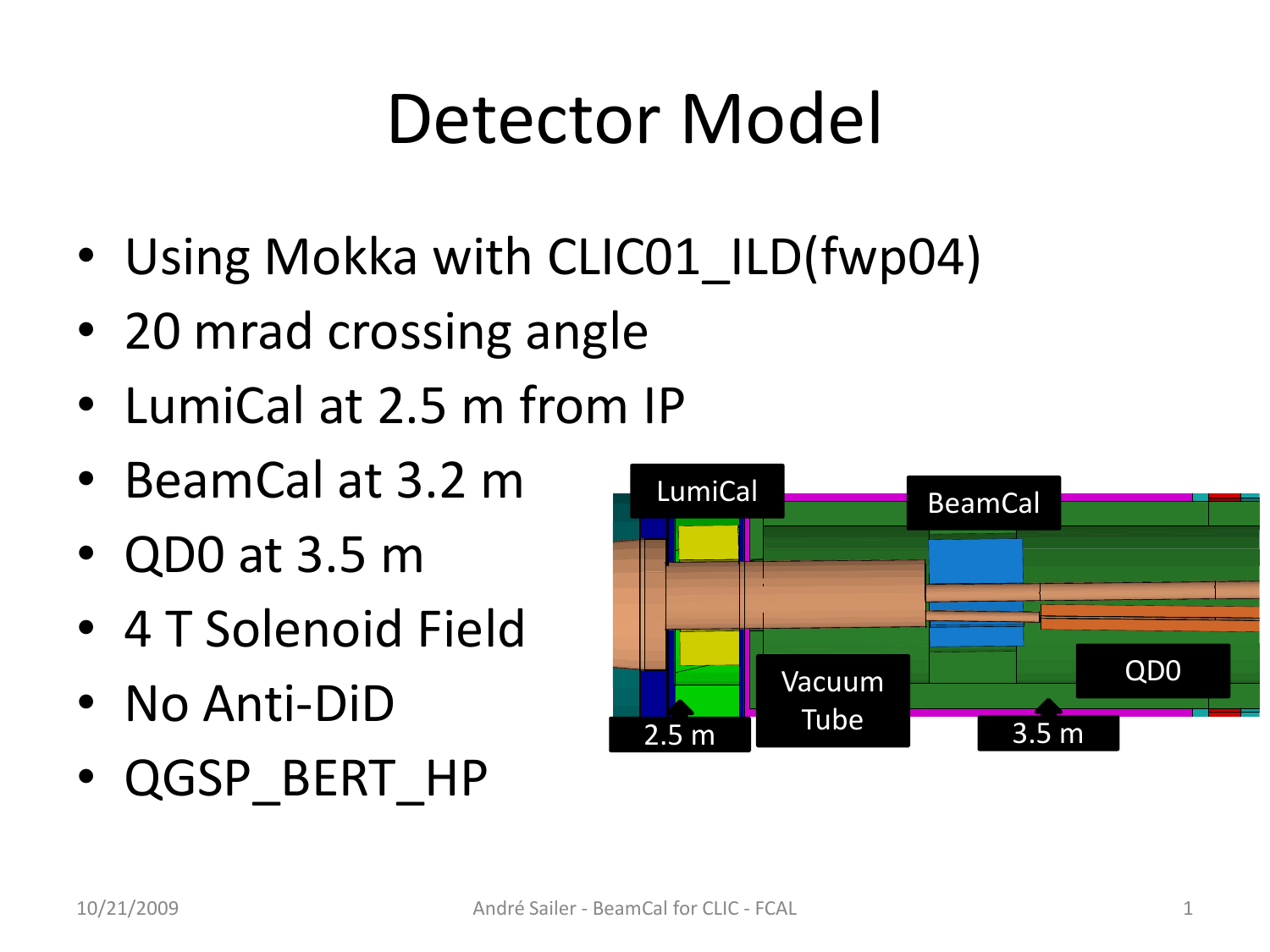### BeamCal

- BeamCal
	- 40 Layer Si-W
	- Inner Radius: 2.6 cm (8 mrad)
	- Outer Radius:15 cm (47 mrad)
	- Number of Rings, Sectors and Pads not Changed
		- i.e. Pads are a little bit smaller than for ILD
	- Dead Area increased due to different crossing angle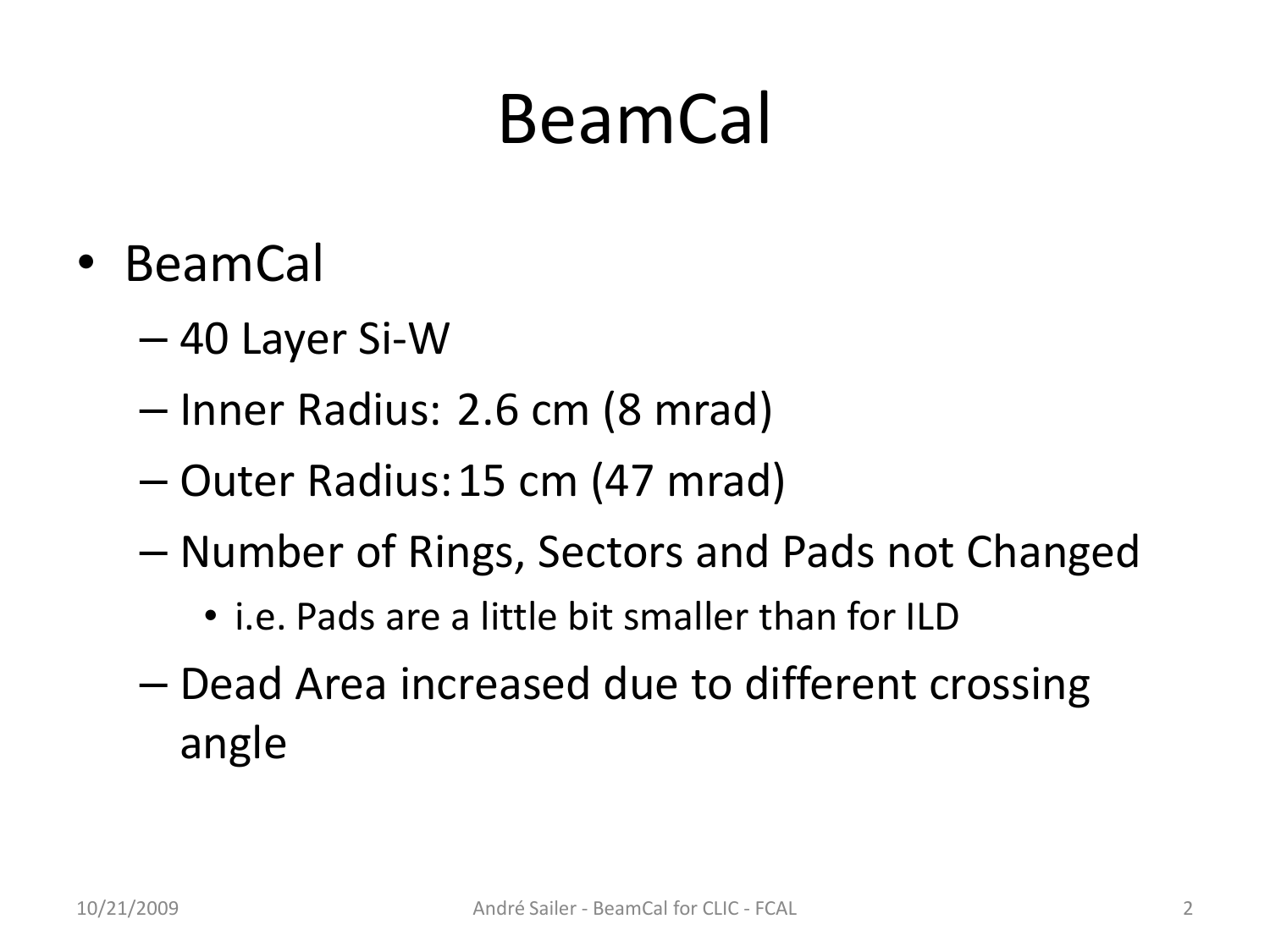# Electron Tagging

- eeττ and eeµµ are Background for corresponding slepton production
	- Generated with BDK (M. Battaglia)
	- Cross-sections (Full Angle):
		- eeτ τ: 280fb
		- eeµµ: 4700fb
- For CLIC
	- Almost all are down the beam pipe
	- Try to tag as many as possible with BeamCal
- Beam-Beam-Effect/ Luminosity Spectrum not included yet

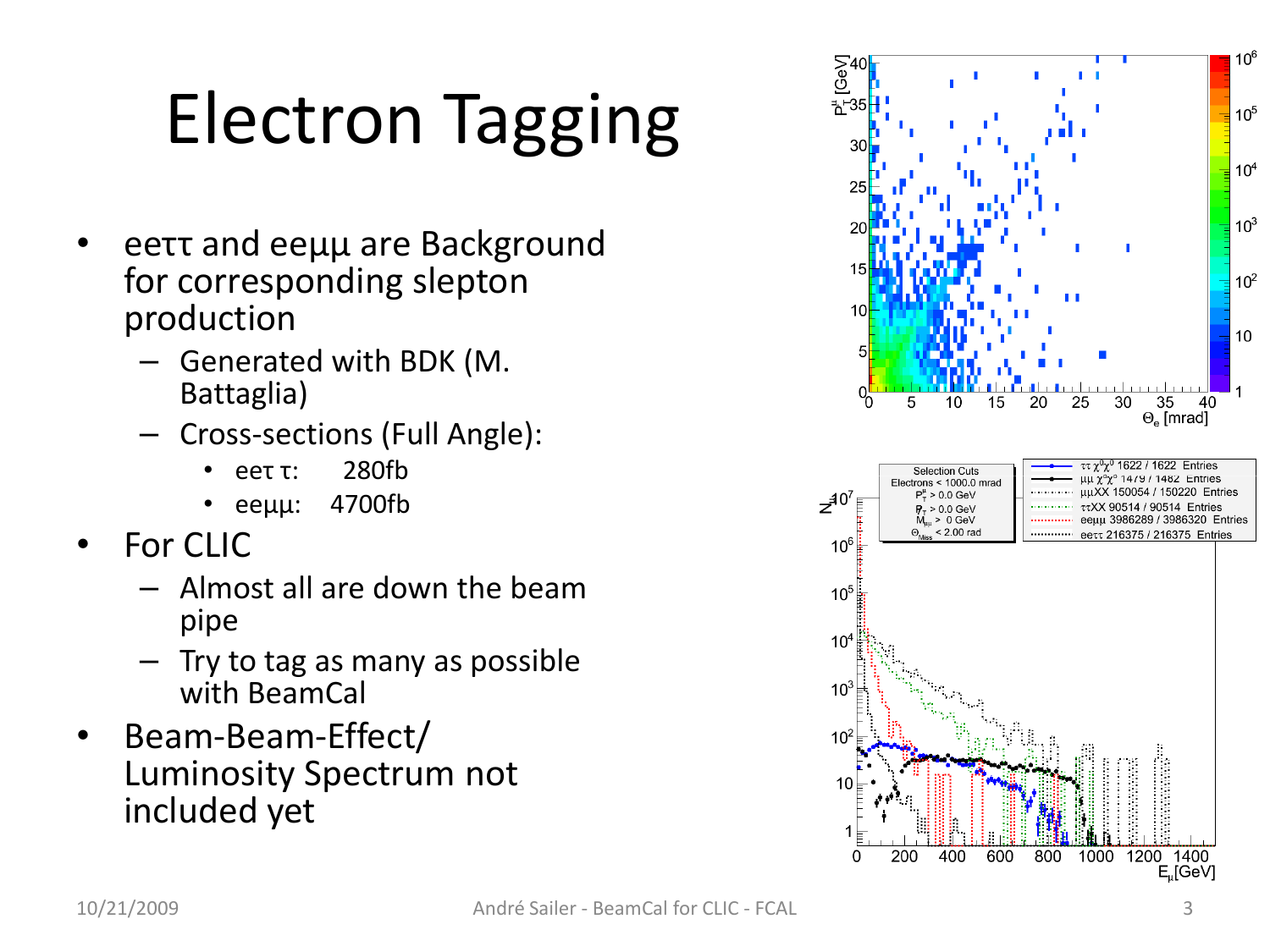### Beam-Beam-Background at CLIC

- Produced by GuineaPig
	- Using Beam Particle Distribution from Accelerator/BDS simulation
	- Fluctuation limited, because initial distribution does not change
- Incoherent Pairs
	- 3\*10<sup>5</sup> Particles/BX
- Coherent Pairs
	- 3.8\*10<sup>8</sup> Particles/BX
	- Very small angles (<10mrad)
	- Will be ignored in this analysis

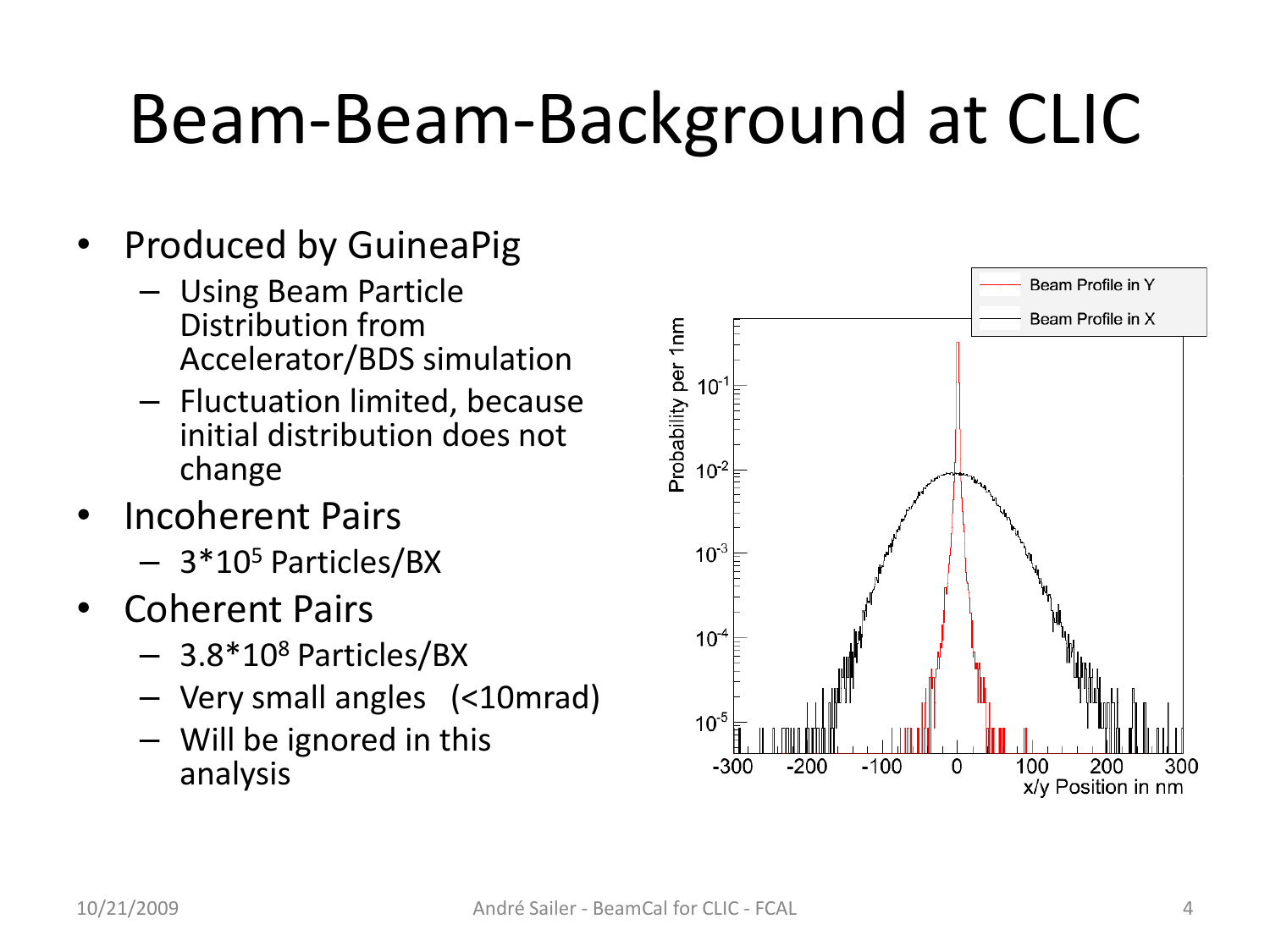#### Incoherent and Coherent Pairs at 3 TeV

- $\rightarrow$  BeamCal inner Radius limited by Coherent Pairs
- Very low statistics for large angles
	- Plot on the right is from 1000 GuineaPig++ runs scaled to 1 BX
- For 10 mrad: 2 times more energy from Incoherent than from



both sides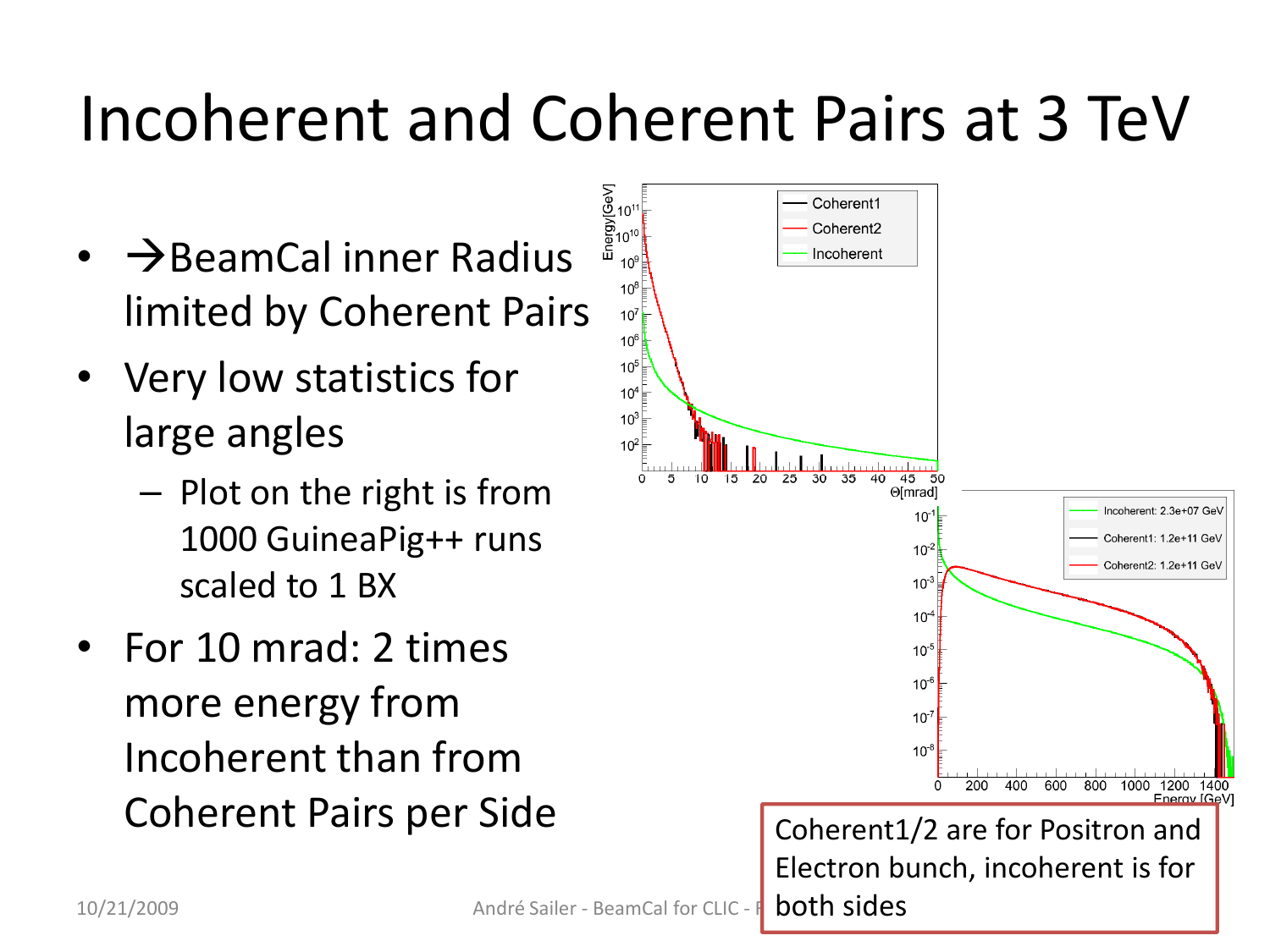### Simulation

- Background
	- 10 BX of incoherent Pairs

• Signal:

- 1.5 TeV Electrons
- Along "12 O'clock" of BeamCal

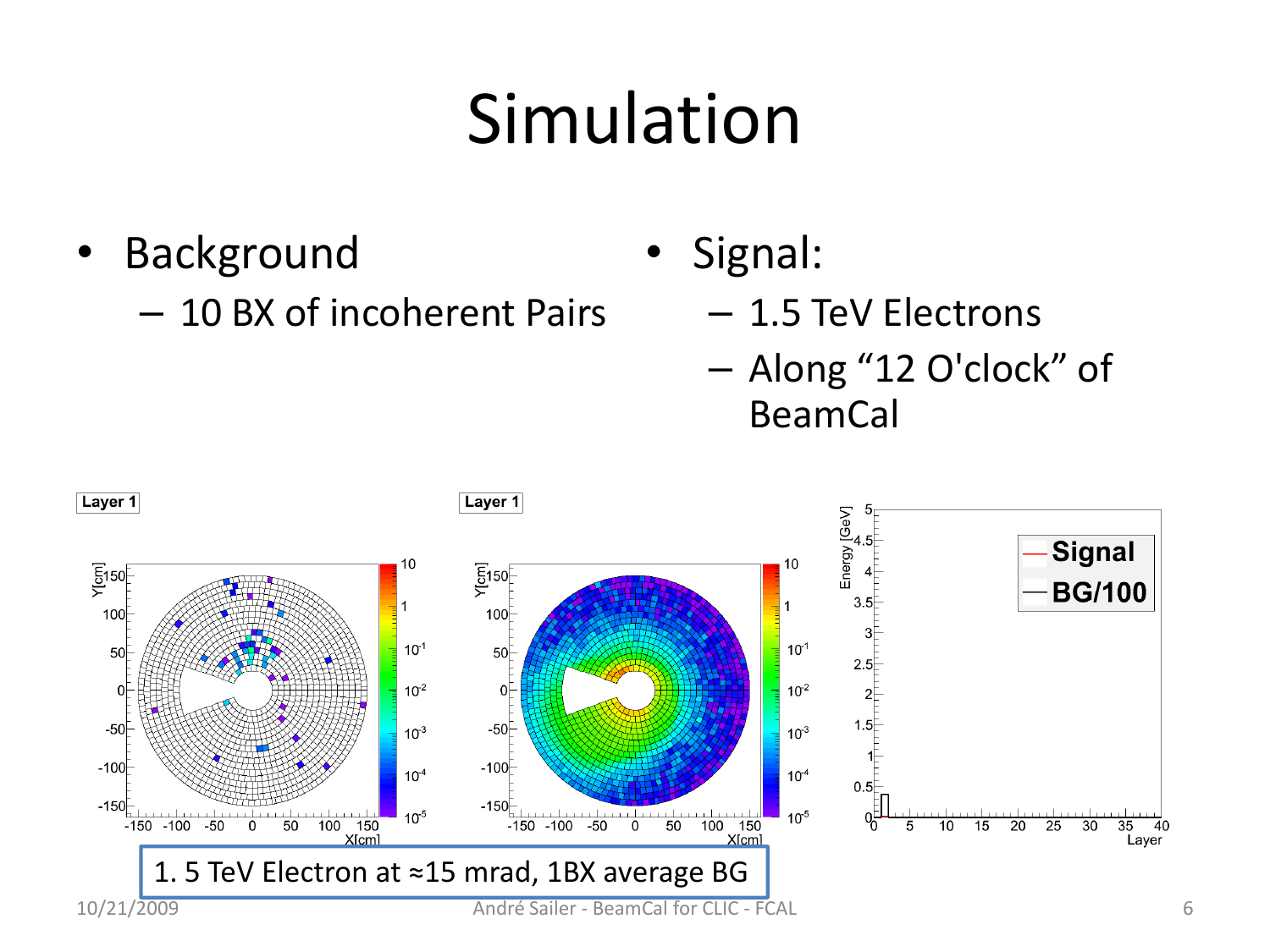### Deposited Energy

- 26 GeV Deposited by fully contained Electrons
- Signal: Peaks in Layer 12
- BG: Peaks in Layer 6



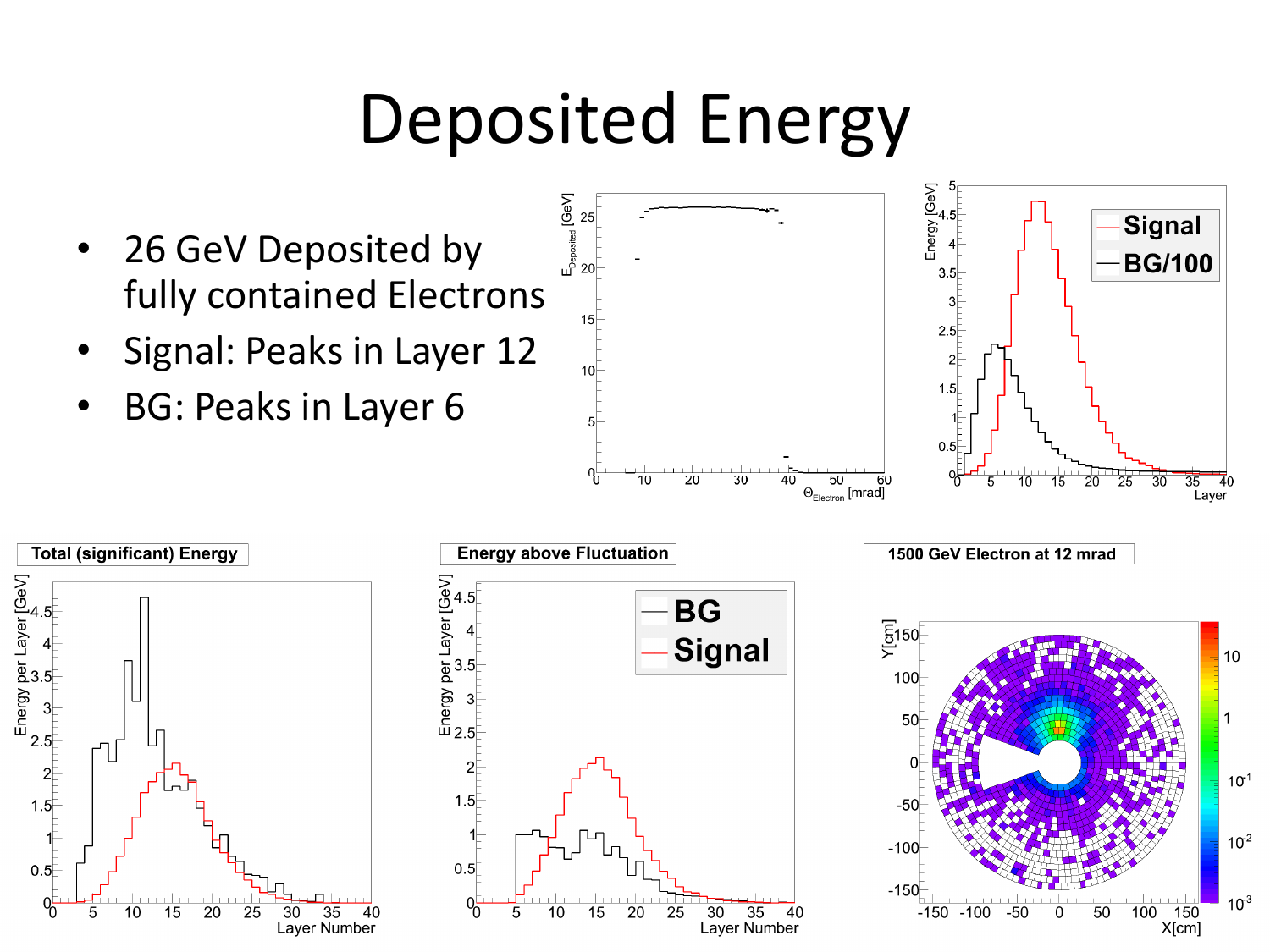# Simple Electron ID (I)

- Can't use sophisticated approach (yet)
	- Fluctuation for Background is not very realistic
	- Full Simulation takes a lot of time
- Get an idea how well BeamCal works at 3 TeV CLIC:
	- How much energy from Electrons is deposited above fluctuation from Background  $\rightarrow$  Estimate BeamCal coverage: What is the minimal angle electrons can be tagged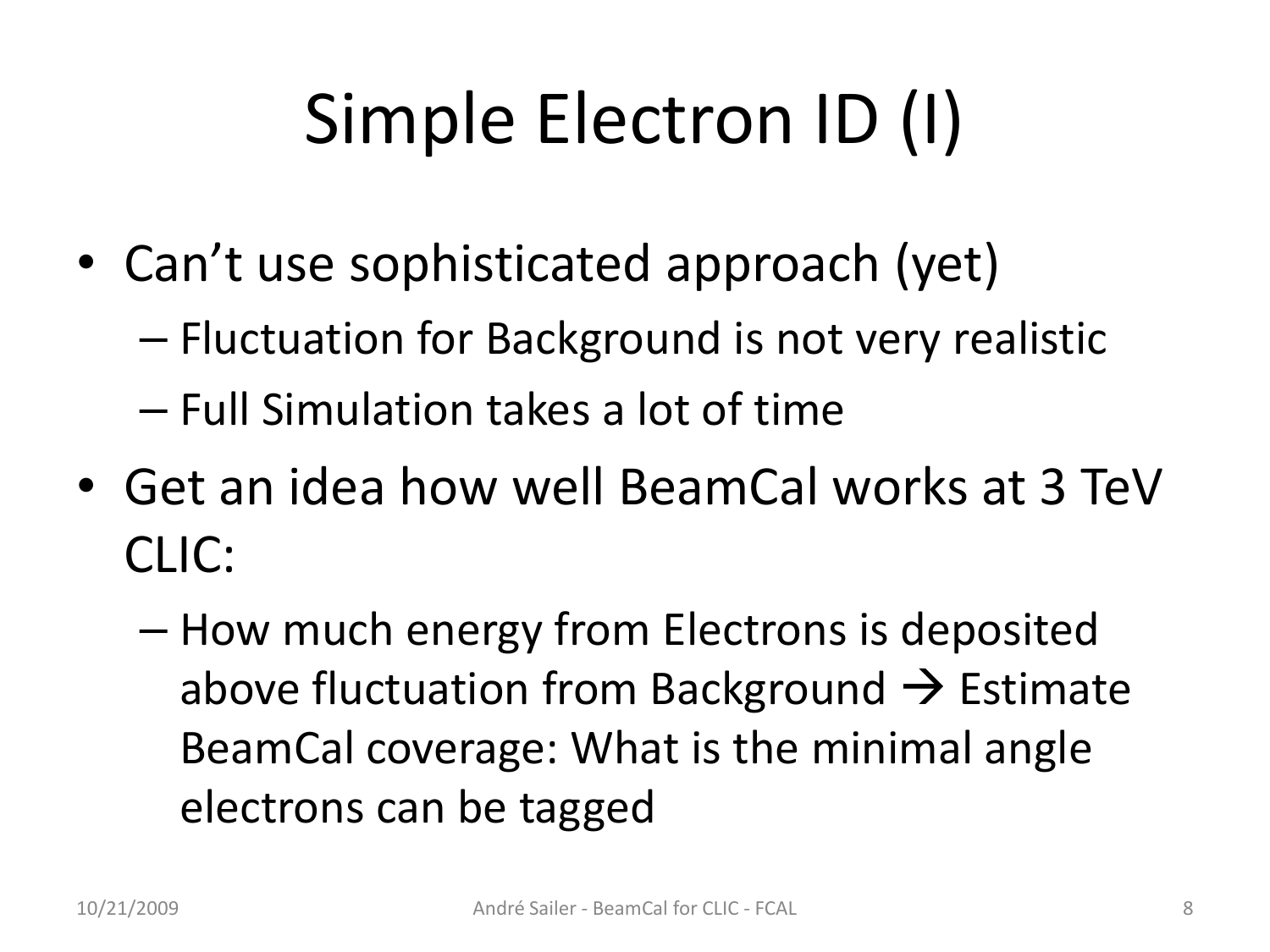# Simple Electron ID (II)

- For each Pad of BeamCal get
	- Deposited Energy from Electrons *ESignal*
	- $-$  Deposited Energy from Background  $\overline{E}_{BG}$
	- $-$  Standard Deviation from Background  $\widetilde{\sigma_{_{BG}}}$
	- $-$  Add energy of Pads with  $E_{Signal} > \sigma_{BG}$  $E_{Signal} > \sigma_{BG}$

• "Figure of Merit": 
$$
\Delta E = \sum_{\text{Padsi}}^{E > \sigma} (E_{\text{Signal}}^i - \sigma_{BG}^i)/26 \text{GeV}
$$

- Also depends on Number of Integrated Bunch crossings
	- i.e. Time Stamping in BeamCal
	- CLIC: 312 BX per Train, 0.5 ns separation between BX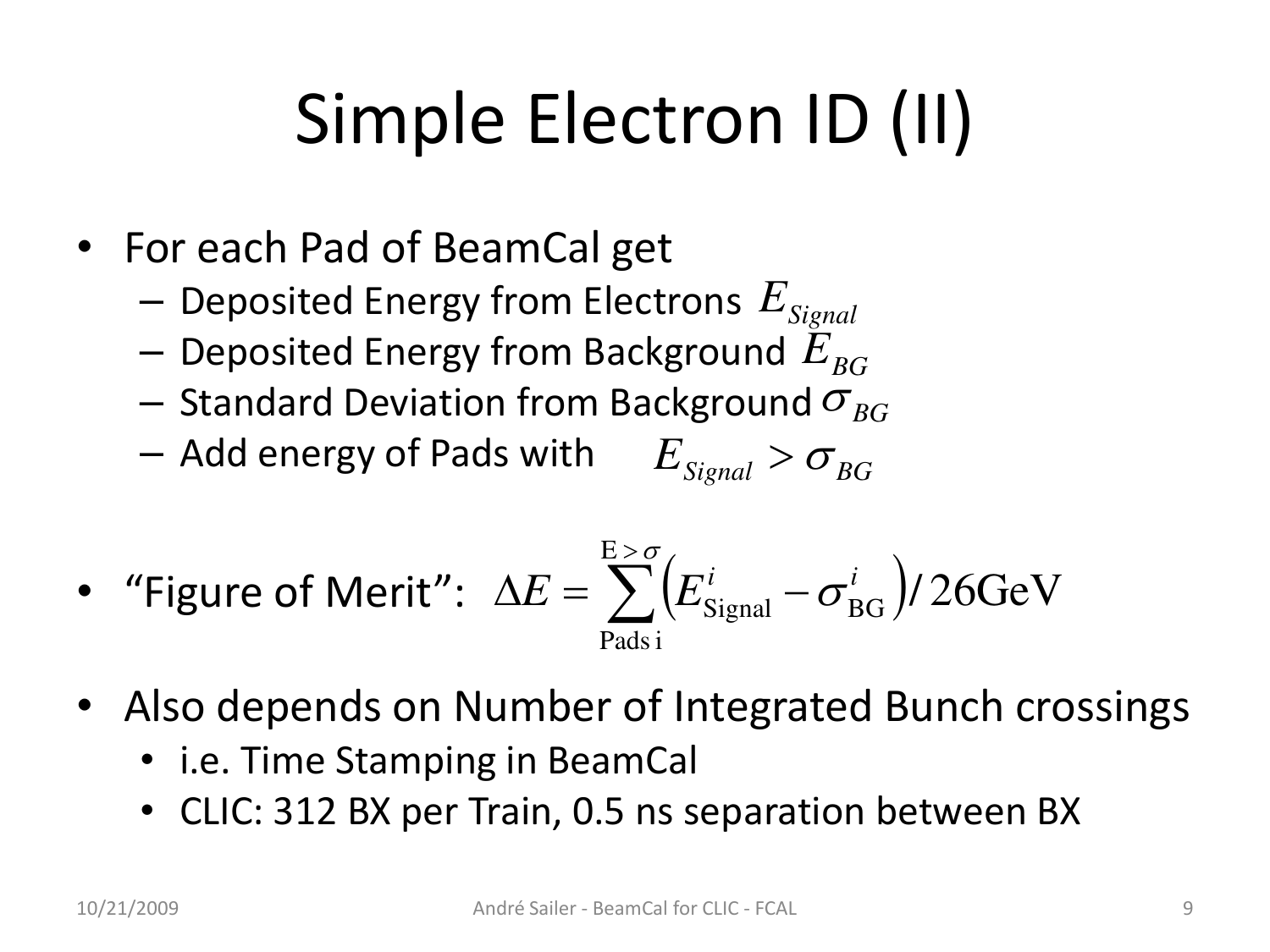# 1 Bunch Crossing

- Using 5 Sigma separation
- Doesn't seem so bad, except for very small angles

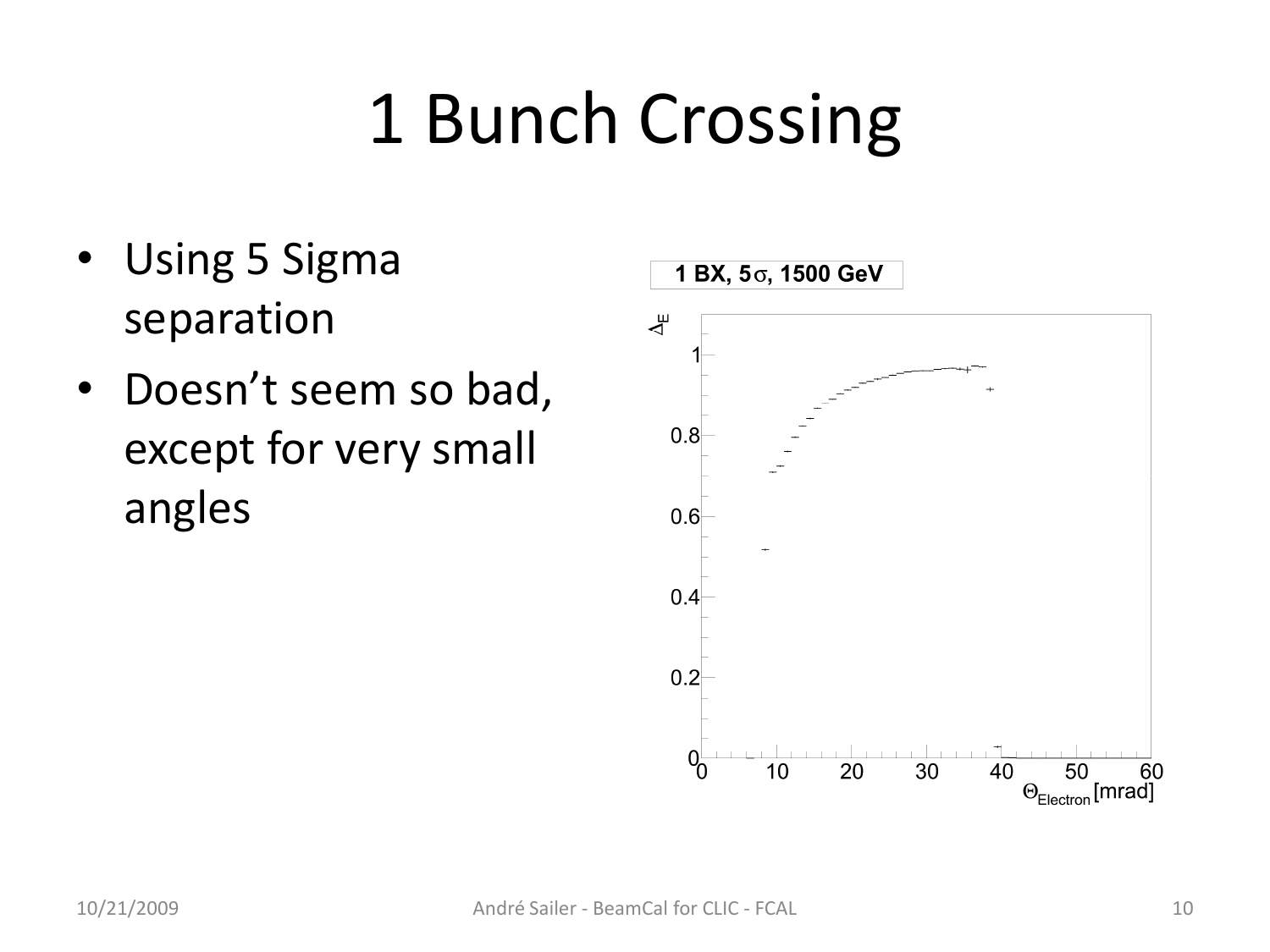## 50 Bunch Crossings

- 25 ns Time Stamping
	- This is probably the goal for the rest of the Calorimeters due to γγ $\rightarrow$ Hadrons
- Nothing to see below 15 mrad

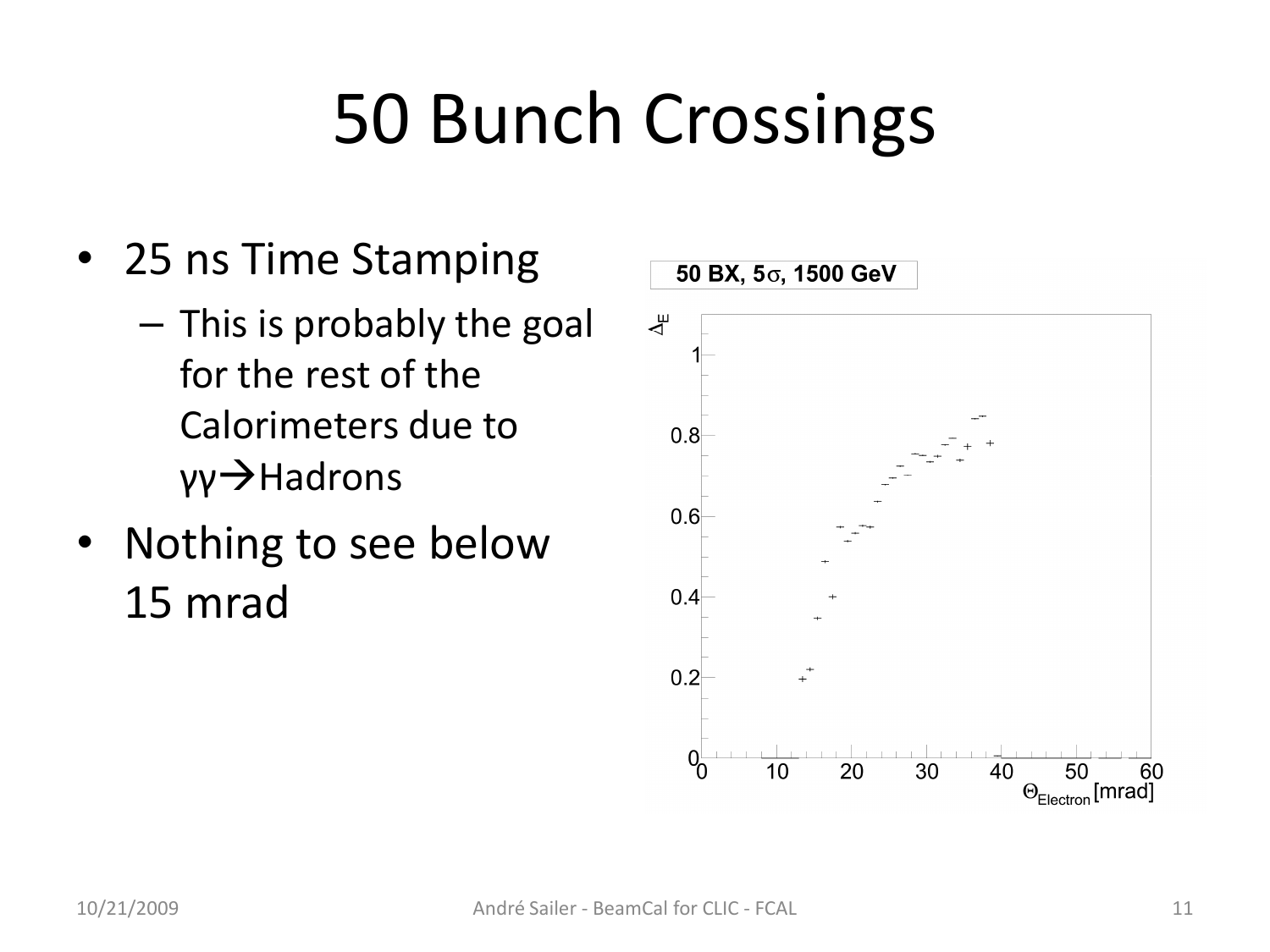### 156 & 312 Bunch Crossings

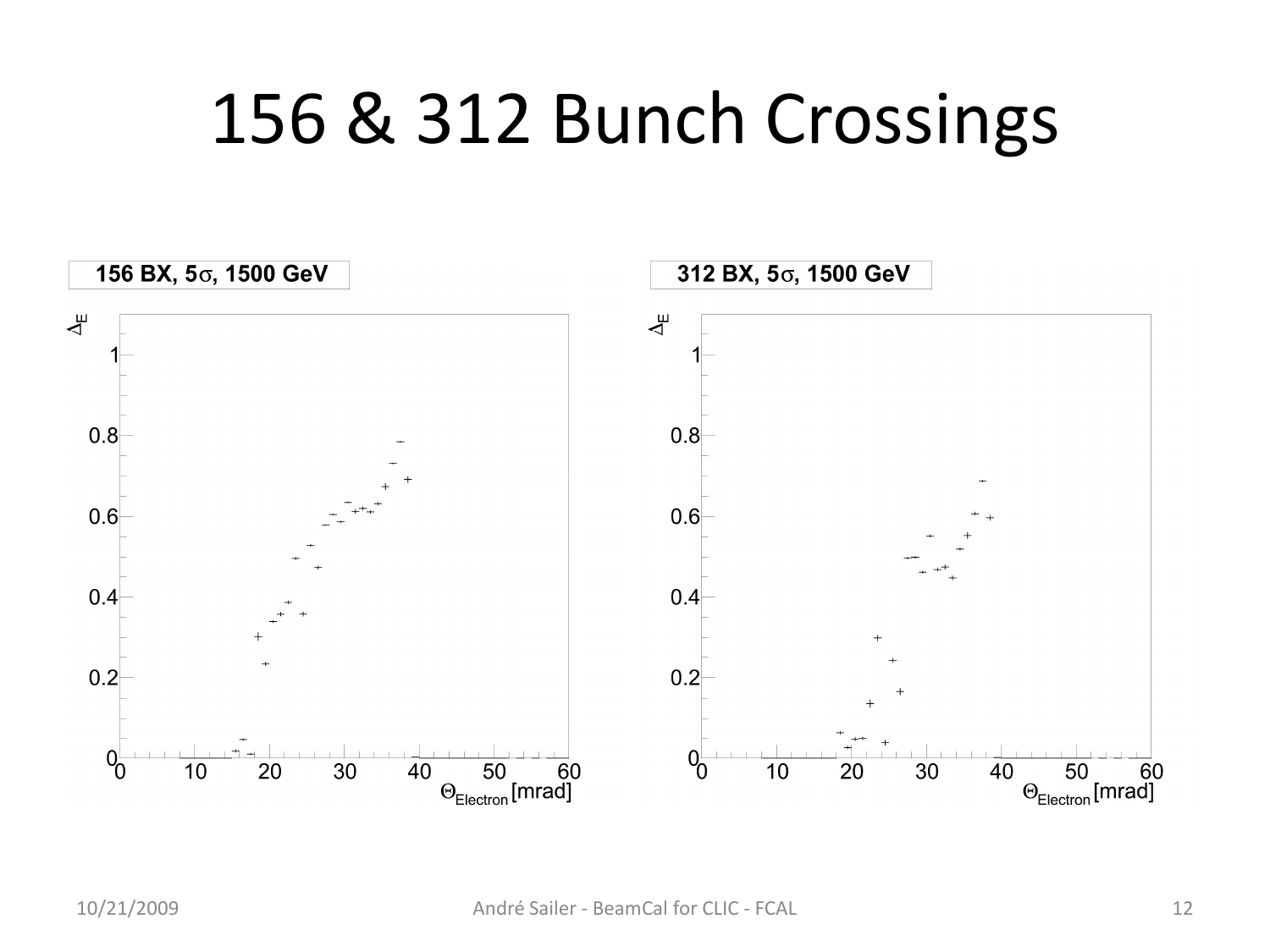# Summary

- This was a very simple first look at BeamCal for CLIC
- Background in BeamCal is very high
- Clearly depending on Time Stamping
	- Fluctuations of Beam-Beam Background have to be better understood
	- Fluctuations for a full Bunch Train are not 312 times fluctuations for 1 Bunch Crossing